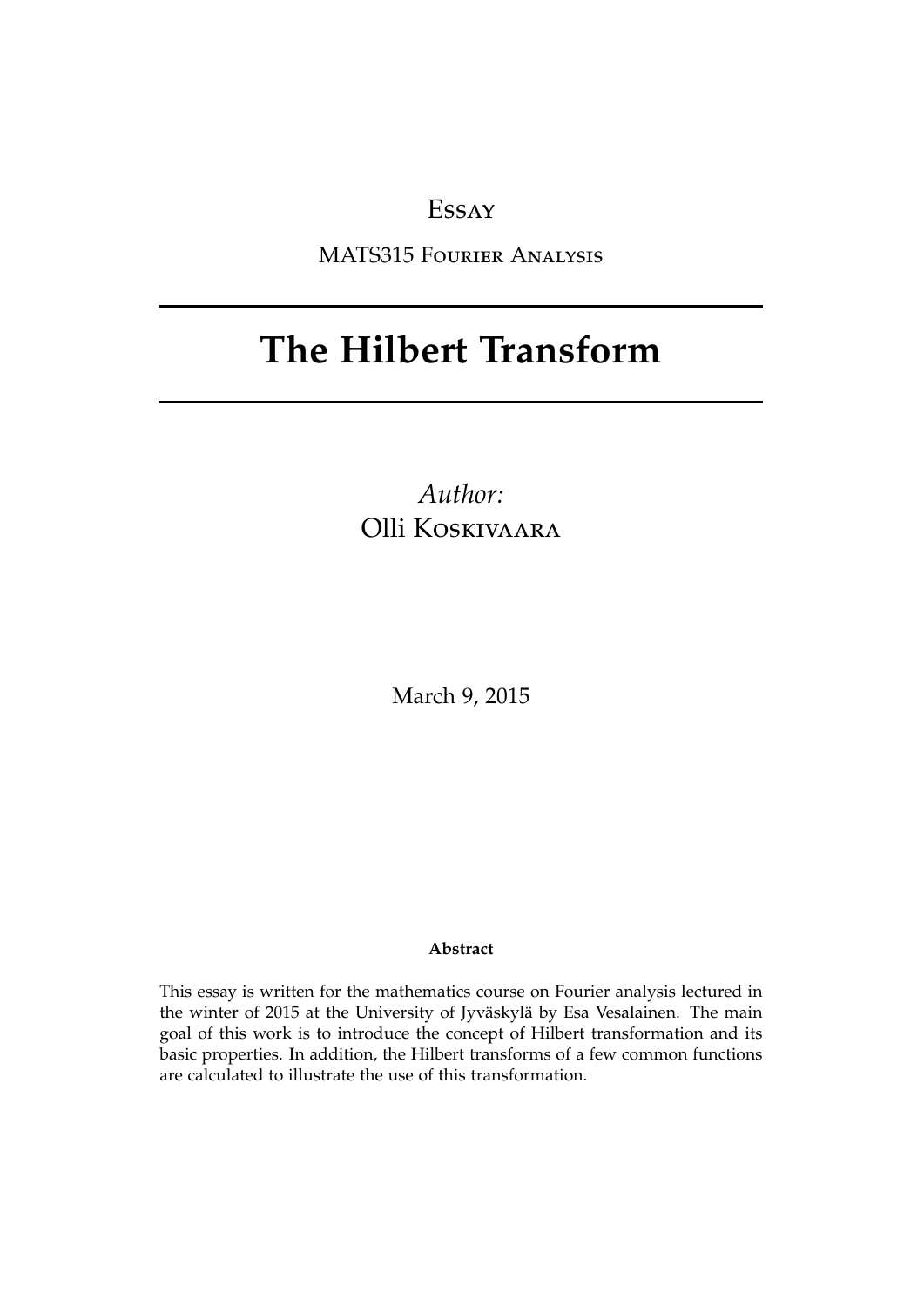## **1 Introduction**

This work is a brief survey to the mathematical theory of Hilbert transforms. Historically the study of these transforms, named after the German mathematician David Hilbert, arose for the first time in the early 20th century within the study of functions analytic on the unit disc [1]. Since then the theory has expanded widely and found many applications in both mathematics and physics.

Even though the topics discussed in this essay do not follow any specific source, the main influence behind many of them is the first volume of the grand work *Hilbert Transforms* written by Frederick W. King [1]. We start by defining the Hilbert transform, and by reviewing the notion of the Cauchy principal value needed in the definition. After this we proceed to examine some basic properties of the Hilbert transformation, most of which will be proven in detail. The last section of this essay is devoted to the calculation of the Hilbert transform of some functions to get acquainted with its use.

Throughout this work our convention for the Fourier transform of a realvalued function *f* will be

$$
\mathcal{F}(f)(\xi) = \int_{-\infty}^{\infty} f(x) e^{-2\pi i x \xi} dx.
$$

Correspondingly the inverse Fourier transform will be given by

$$
\mathcal{F}^{-1}(f)(x) = \int_{-\infty}^{\infty} f(\xi) e^{2\pi i \xi x} d\xi.
$$

We shall also need the convolution of two real-valued functions *f* ang *g* given by

$$
(f * g)(x) = \int_{-\infty}^{\infty} f(y)g(x - y)dy.
$$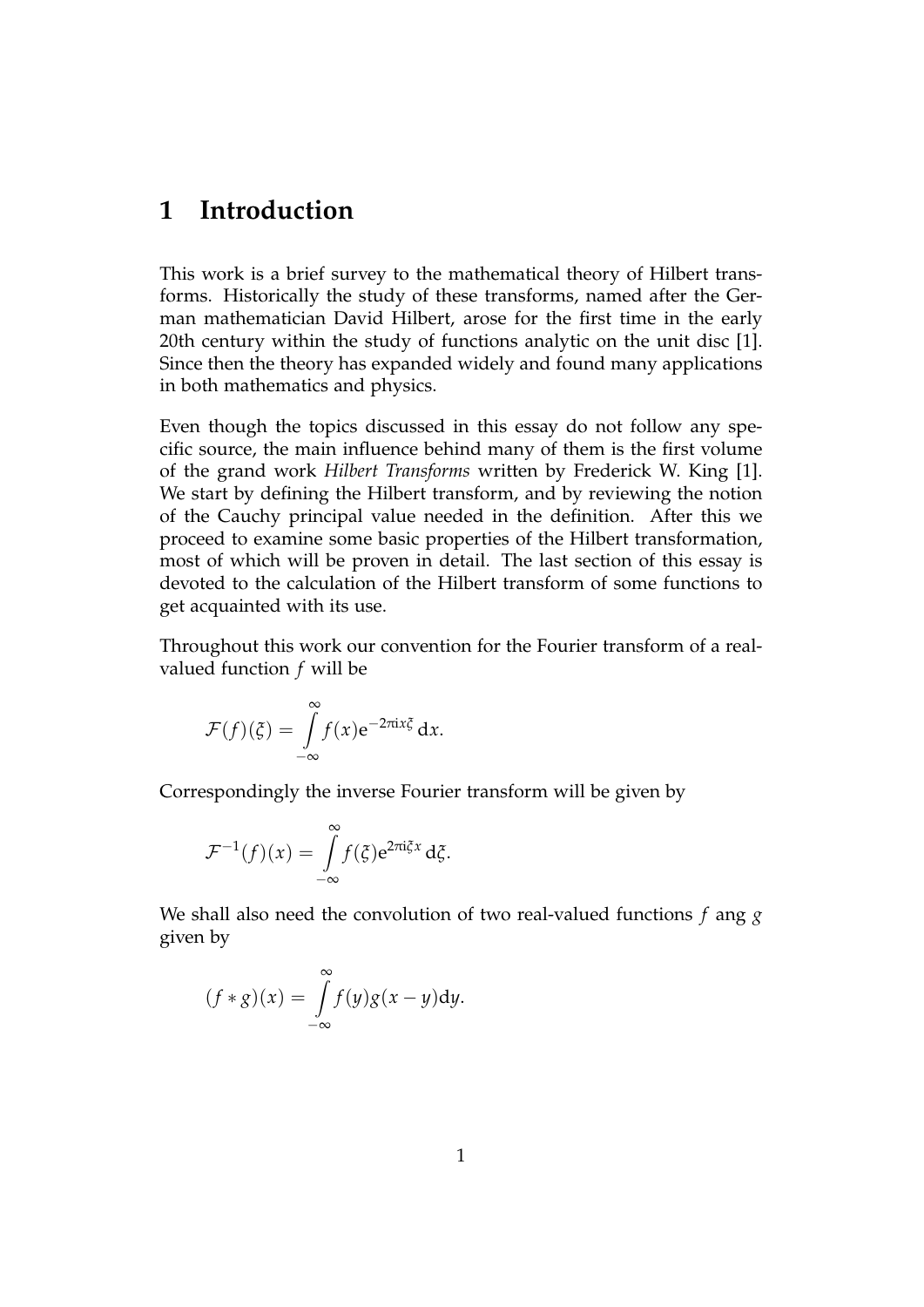## **2 The Hilbert transform**

#### **2.1 Definition**

The *Hilbert transform* of a real-valued function *f* is defined as

$$
\mathcal{H}(f)(t) \doteq \frac{1}{\pi} P.V. \int_{-\infty}^{\infty} \frac{f(\tau)}{t - \tau} d\tau,
$$

provided that the above expression exists [1]. One immediately sees that there is a possible divergence at  $t = \tau$ , which is why the integral is considered as a *Cauchy principal value*, denoted by *P*.*V*. It is also readily noted that one can think of the Hilbert transform as the convolution of *f* with the function  $(\pi t)^{-1}$ . Before considering the properties of the Hilbert transform, let us briefly review the notion of the Cauchy principal value.

## **2.2 The Cauchy principal value**

Let us consider a real-valued function *f* and its integral over an interval  $[a, b]$ :

$$
\int\limits_a^b f(x) \, \mathrm{d} x.
$$

Suppose that for some  $x_0 \in [a, b]$  *f* is unbounded, i.e.

$$
\limsup_{x\to x_0}|f(x)|=\infty.
$$

Then one usually considers the integral as

$$
\int_{a}^{b} f(x) dx = \lim_{\varepsilon_1 \to 0} \int_{a}^{x_0 - \varepsilon_1} f(x) dx + \lim_{\varepsilon_2 \to 0} \int_{x_0 + \varepsilon_2}^{b} f(x) dx,
$$

where the limits are taken independently of each other. These limits may however not exist. Another possibility is to look at a symmetric limit,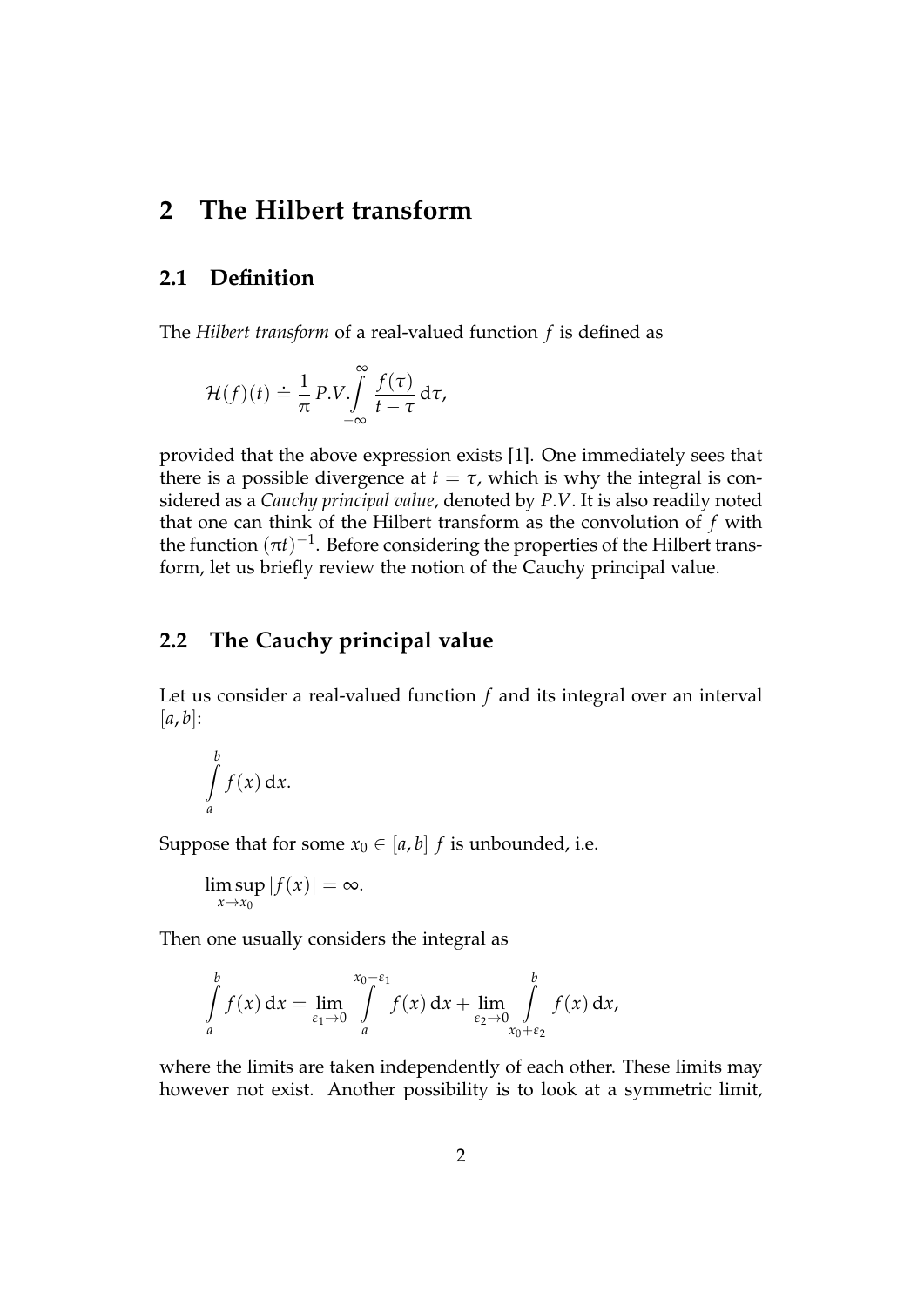called the Cauchy principal value of the integral,

$$
\lim_{\varepsilon \to 0} \left[ \int_{a}^{x_0 - \varepsilon} f(x) \, dx + \int_{x_0 + \varepsilon}^{b} f(x) \, dx \right] \doteq P.V. \int_{a}^{b} f(x) \, dx,
$$

which may exist even if the individual limits do not. This is due to the fact that using a single parameter in the limit allows for cancellations between the integrals. The Cauchy principal value of an improper integral  $\int_{-\infty}^{\infty} f(x) dx$  is defined in a similar fashion:

$$
P.V. \int_{-\infty}^{\infty} f(x) dx \doteq \lim_{C \to \infty} \int_{-C}^{C} f(x) dx.
$$

It should be noted that even if both the Cauchy principal value and the non-symmetric limit of an integral exist, they do not need to yield the same result. [2]

The Cauchy principal value is a useful tool that enables one to extract finite and meaningful quantities from otherwise ill-defined expressions. Consider for example the integral

$$
\int\limits_{0}^{4}\frac{1}{3-x}\,\mathrm{d}x,
$$

where the integrand has a pole at  $x = 3$ . The standard non-symmetric limiting procedure results in

$$
\int_{0}^{4} \frac{1}{3-x} dx = \lim_{\epsilon_1 \to 0} \int_{0}^{3-\epsilon_1} \frac{1}{3-x} dx + \lim_{\epsilon_2 \to 0} \int_{3+\epsilon_2}^{4} \frac{1}{3-x} dx
$$
  
=  $-\lim_{\epsilon_1 \to 0} \left[ \ln \left( \frac{\epsilon_1}{3} \right) \right] - \lim_{\epsilon_2 \to 0} \left[ \ln \left( \frac{1}{\epsilon_2} \right) \right],$ 

an expression formally of the form  $\infty - \infty$  and hence not defined. The Cauchy principal value of the integral gives on the other hand the neat result

$$
P.V. \int_{0}^{4} \frac{1}{3-x} dx = \lim_{\epsilon \to 0} \left( \int_{0}^{3-\epsilon} \frac{1}{3-x} dx + \int_{3+\epsilon}^{4} \frac{1}{3-x} dx \right)
$$
  
=  $-\lim_{\epsilon \to 0} \left[ \ln \left( \frac{\epsilon}{3} \right) + \ln \left( \frac{1}{\epsilon} \right) \right] = -\lim_{\epsilon \to 0} \left[ \ln \left( \frac{1}{3} \right) \right]$   
=  $\ln 3$ .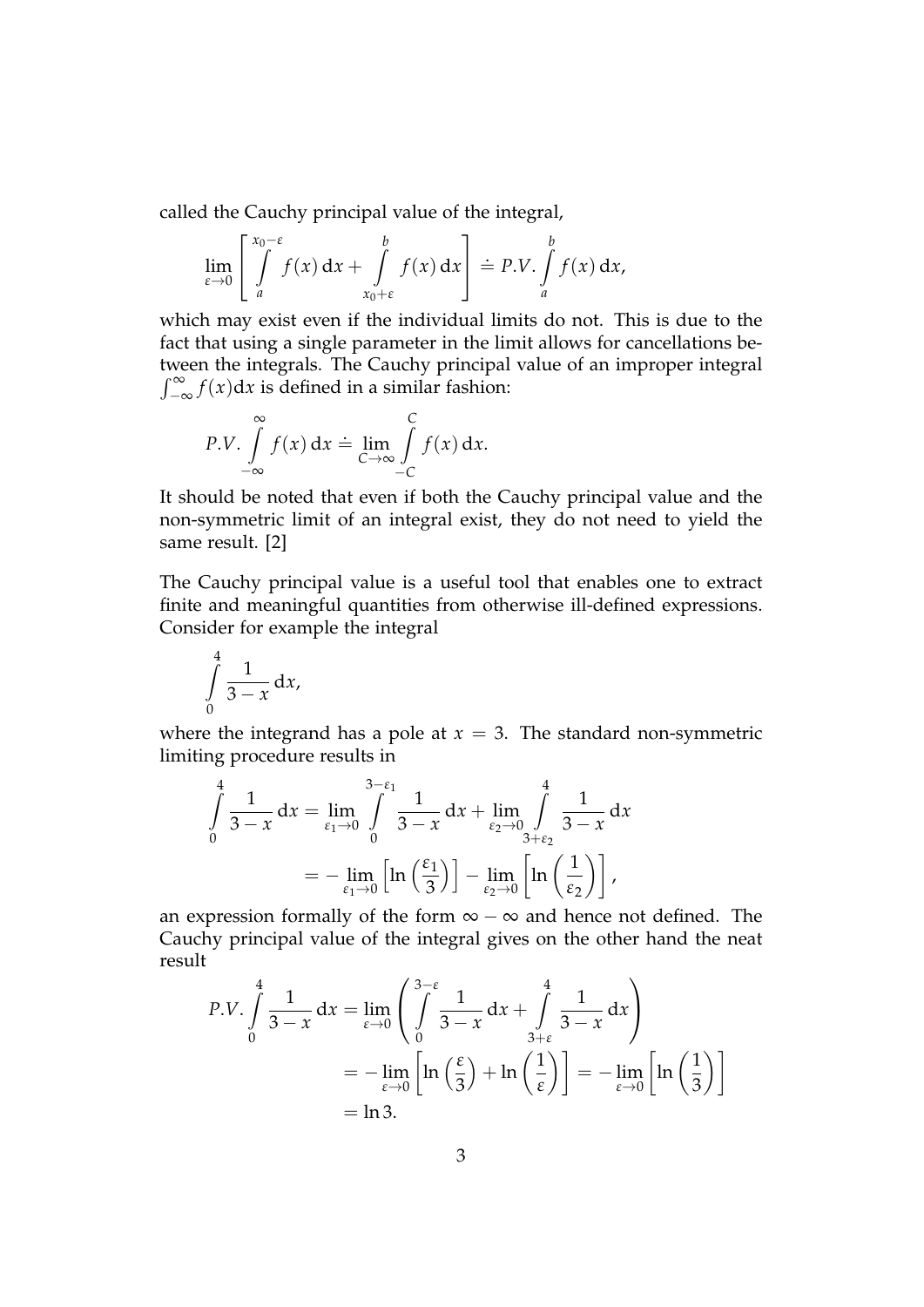The symmetry of the limit is indeed important for the consistency of the results; if the upper limit of the first integral in the above calculation would have been  $3 - 2\varepsilon$  while the other integral still had  $3 + \varepsilon$  as its lower limit, the result would have been  $\ln \frac{2}{3}$ , which has really no meaning at all.

#### **2.3 Properties**

In this chapter we shall study some of the main properties of the Hilbert transform. Many of the results can be generalized to distributions, but for simplicity we state the properties for functions on R. It is also assumed that the functions behave nicely in such a way that results from Fourier analysis can be used when needed.

We start with a simple result concerning the character of the Hilbert transform as an operator.

**Theorem 1.** *The Hilbert transformation is linear.*

*Proof.* Let *f* and *g* be real-valued functions and *α*, *β* ∈ R. Straight from the definition we obtain

$$
\mathcal{H}(\alpha f + \beta g)(t) = \frac{1}{\pi} P.V. \int_{-\infty}^{\infty} \frac{\alpha f(\tau) + \beta g(\tau)}{t - \tau} d\tau \n= \frac{\alpha}{\pi} P.V. \int_{-\infty}^{\infty} \frac{f(\tau)}{t - \tau} d\tau + \frac{\beta}{\pi} P.V. \int_{-\infty}^{\infty} \frac{g(\tau)}{t - \tau} d\tau \n= \alpha \mathcal{H}(f)(t) + \beta \mathcal{H}(g)(t).
$$

Obviously it would be nice to know how the Hilbert transform  $\mathcal H$  is related to the Fourier transform  $F$ . This information is depicted in the next important theorem.

**Theorem 2.** *The Hilbert and Fourier transforms are related to each other by*

$$
\mathcal{F}(\mathcal{H}(f))(\xi) = -i \operatorname{sgn}(\xi) \mathcal{F}(f)(\xi)
$$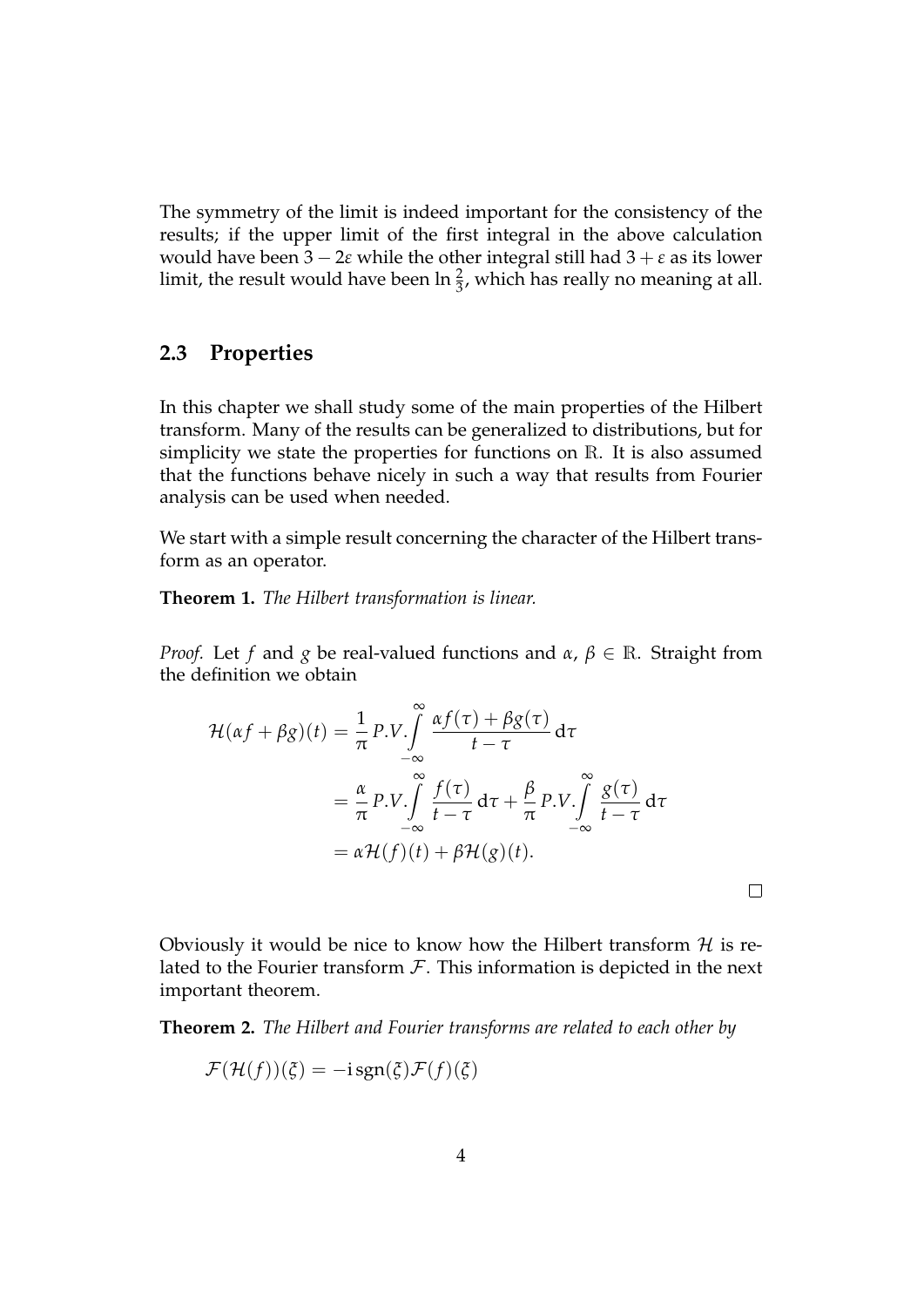*where* sgn *is the signum function*

$$
sgn(x) \doteq \begin{cases} -1 & \text{if } x < 0\\ 0 & \text{if } x = 0\\ 1 & \text{if } x > 0. \end{cases}
$$

*Proof.* Let us first recall that the Hilbert transformation can be written as a convolution:

$$
\mathcal{H}(f)(t) = (f * g)(t),\tag{1}
$$

where  $g(x) = (\pi x)^{-1}$ . It should be kept in mind that integrals are still considered as Cauchy principal values. Fourier transforming both sides of equation (1) and using the fact that the Fourier transform of a convolution equals the product of the Fourier transformed functions<sup>1</sup> yields

$$
\mathcal{F}(\mathcal{H}(f))(\xi) = \mathcal{F}(f * g)(\xi) = [\mathcal{F}(f)(\xi)][\mathcal{F}(g)(\xi)]
$$

$$
= \frac{1}{\pi}\mathcal{F}\left(\frac{1}{x}\right)(\xi)\mathcal{F}(f)(\xi).
$$
(2)

We are left to calculate the Fourier transform of  $\frac{1}{x}$ . This can be written as

$$
\mathcal{F}\left(\frac{1}{x}\right)(\xi) = P.V. \int_{-\infty}^{\infty} \frac{1}{x} e^{-2\pi ix\xi} dx = P.V. \int_{-\infty}^{\infty} \frac{\cos(2\pi x\xi) - i\sin(2\pi x\xi)}{x} dx
$$

$$
= P.V. \int_{-\infty}^{\infty} \frac{\cos(2\pi x\xi)}{x} dx - i\, P.V. \int_{-\infty}^{\infty} \frac{\sin(2\pi x\xi)}{x} dx.
$$

The first integral vanishes as a principal value, because the integrand is an odd function. The latter one has no divergences since the integrand approaches the value 1 near the origin, and so the principal value plays no role. Instead, it has to be considered separately for different values of *ξ*. For *ξ* = 0 the integral vanishes trivially. Assuming that *ξ* < 0 and making a change of variables  $z = 2\pi x \zeta$  the integral becomes

$$
\int_{-\infty}^{\infty} \frac{\sin(2\pi x \xi)}{x} dx = -\int_{-\infty}^{\infty} \frac{\sin(z)}{z} dz = -\int_{-\infty}^{\infty} \operatorname{sinc}(z) dz = -\pi,
$$

<sup>&</sup>lt;sup>1</sup>Strictly speaking, in order to use this result here one should verify that it really holds also for principal-valued integrals.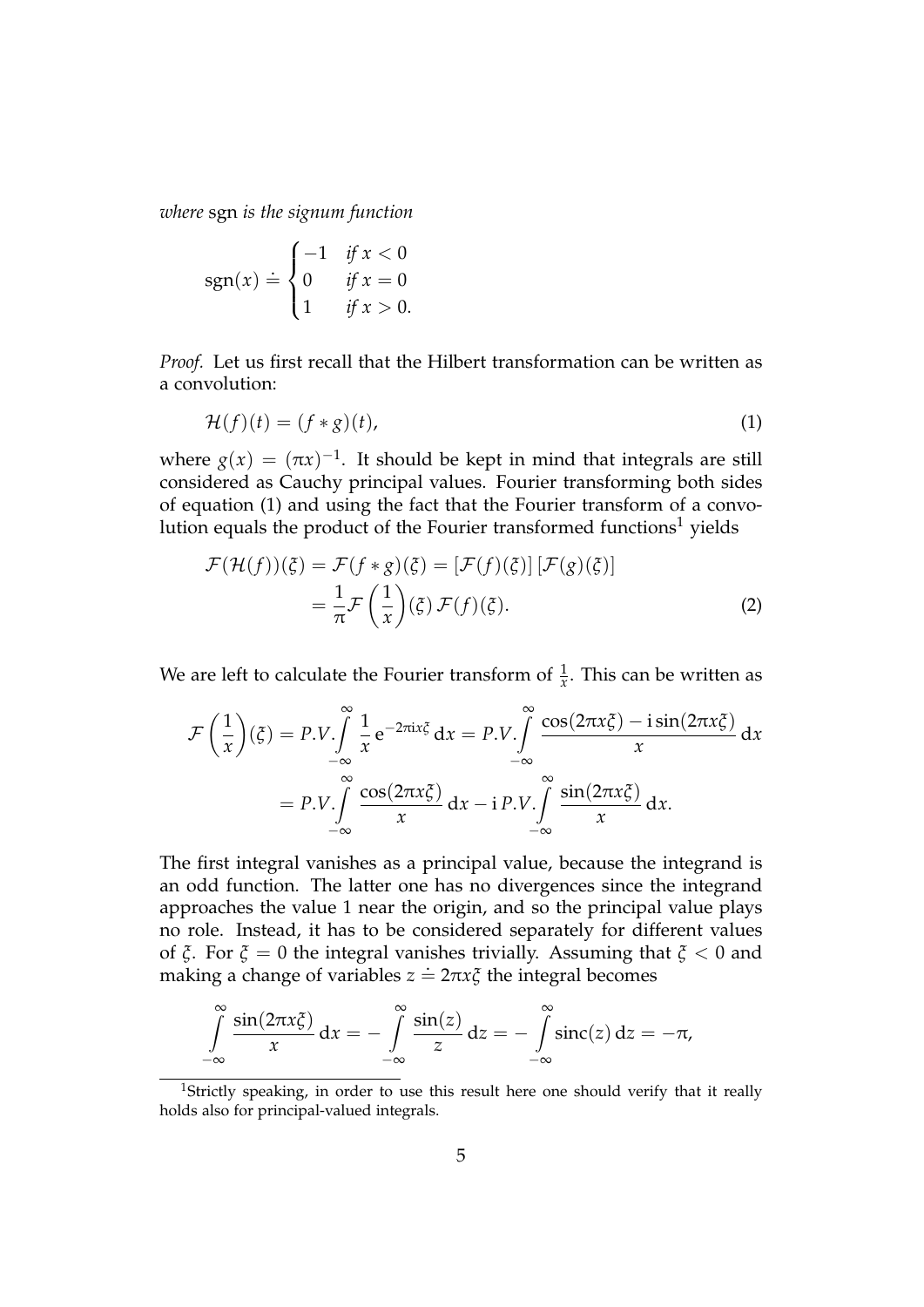where we used the well-known value for the integral of the sinc function. For  $\xi > 0$  the same calculation yields

$$
\int_{-\infty}^{\infty} \frac{\sin(2\pi x \xi)}{x} \, \mathrm{d}x = \pi.
$$

Combining all these results we can conclude that

$$
\mathcal{F}\left(\frac{1}{x}\right)(\xi) = -i\pi \operatorname{sgn}(\xi). \tag{3}
$$

Substituting this into equation (2) gives us the desired result:

$$
\mathcal{F}(\mathcal{H}(f))(\xi) = \frac{1}{\pi} \left[ -i\pi \operatorname{sgn}(\xi) \right] \mathcal{F}(f)(\xi) = -i \operatorname{sgn}(\xi) \mathcal{F}(f)(\xi).
$$

Now that we know how the Fourier and Hilbert transforms behave together, we can prove the following theorem effortlessly.

**Theorem 3.** *Applying the Hilbert transform twice to the same function gives the function back with a negative sign, i.e.*

$$
\mathcal{H}(\mathcal{H}(f))(t) = -f(t).
$$

*Proof.* Taking the inverse Fourier transform of the result in Theorem 2 gives

$$
\mathcal{H}(f)(t) = -i\mathcal{F}^{-1}(\text{sgn}(\xi)\mathcal{F}(f)(\xi))(t).
$$

Two successive Hilbert transforms yield then

$$
\mathcal{H}(\mathcal{H}(f))(t) = -i\mathcal{F}^{-1}\left(\text{sgn}(\omega)\mathcal{F}\left(-i\mathcal{F}^{-1}\left(\text{sgn}(\xi)\mathcal{F}(f)(\xi)\right)\right)(\omega)\right)(t) \n= -\mathcal{F}^{-1}\left(\text{sgn}(\omega)\text{sgn}(\omega)\mathcal{F}(f)(\omega))(t) = -f(t).
$$
\n
$$
= 1 \text{ when } \omega \neq 0
$$

 $\Box$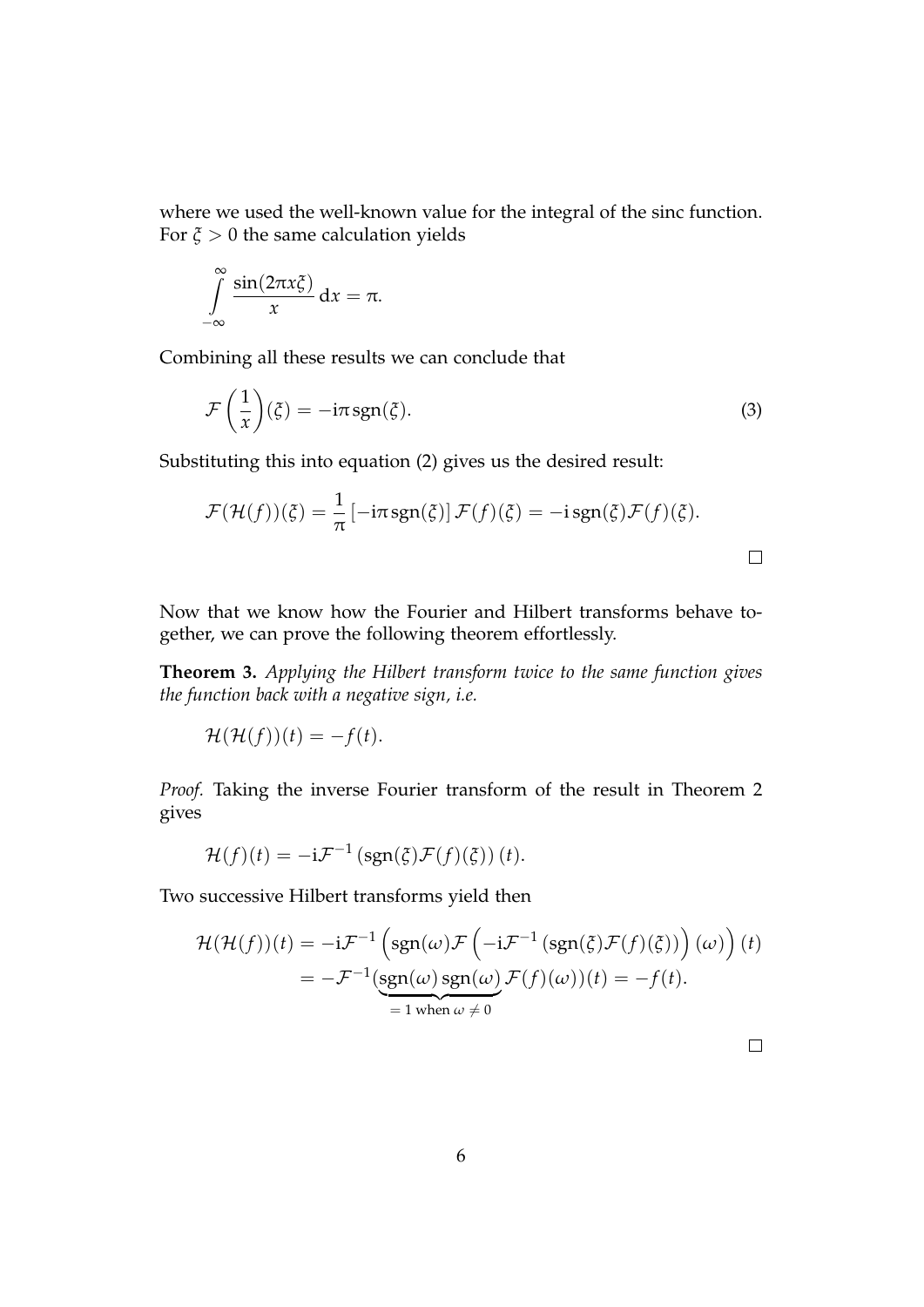The result obtained above can be symbolically written as  $\mathcal{H}^2 = -1$ , where 1 indicates the identity operator. This implies formally that  $\mathcal{H} = -\mathcal{H}^{-1}$ , i.e.  $-\mathcal{H} = \mathcal{H}^3$  serves as the inverse Hilbert transform. A function  $f(t)$ can then be written as

$$
f(t) = \mathcal{H}^{-1}(\mathcal{H}(f))(t) = -\mathcal{H}(\mathcal{H}(f))(t) = -\frac{1}{\pi} P.V. \int_{-\infty}^{\infty} \frac{\mathcal{H}(f)(\tau)}{t - \tau} d\tau.
$$

We shall end this section with a result concerning the boundedness of the Hilbert transform. We wont give a proof here, but address the reader to the original source.

**Theorem 4.** Let  $f \in L^p(\mathbb{R})$ , where  $p > 1$ . Then there exists a constant  $M_p$ *such that*

$$
\|\mathcal{H}(f)\|_p \le M_p \|f\|_p.
$$

*Proof.* See VII in [3].

**3 Examples**

In this chapter we will explicitly compute the Hilbert transforms of certain functions to demonstrate its use.

## **3.1 A constant function**

Let  $f : \mathbb{R} \to \mathbb{R}$  be a constant function,  $f(x) = c \in \mathbb{R}$ . The Hilbert transform of *f* is then

$$
\mathcal{H}(f)(t) = \frac{1}{\pi} P.V. \int_{-\infty}^{\infty} \frac{c}{t - \tau} d\tau = \frac{c}{\pi} \lim_{\epsilon \to 0} \left( \int_{t - \frac{1}{\epsilon}}^{t - \epsilon} \frac{1}{t - \tau} d\tau + \int_{t + \epsilon}^{t + \frac{1}{\epsilon}} \frac{1}{t - \tau} d\tau \right)
$$

$$
= -\frac{c}{\pi} \lim_{\epsilon \to 0} \left[ \ln(\epsilon) - \ln\left(\frac{1}{\epsilon}\right) + \ln\left(\frac{1}{\epsilon}\right) - \ln(\epsilon) \right] = 0.
$$

 $\Box$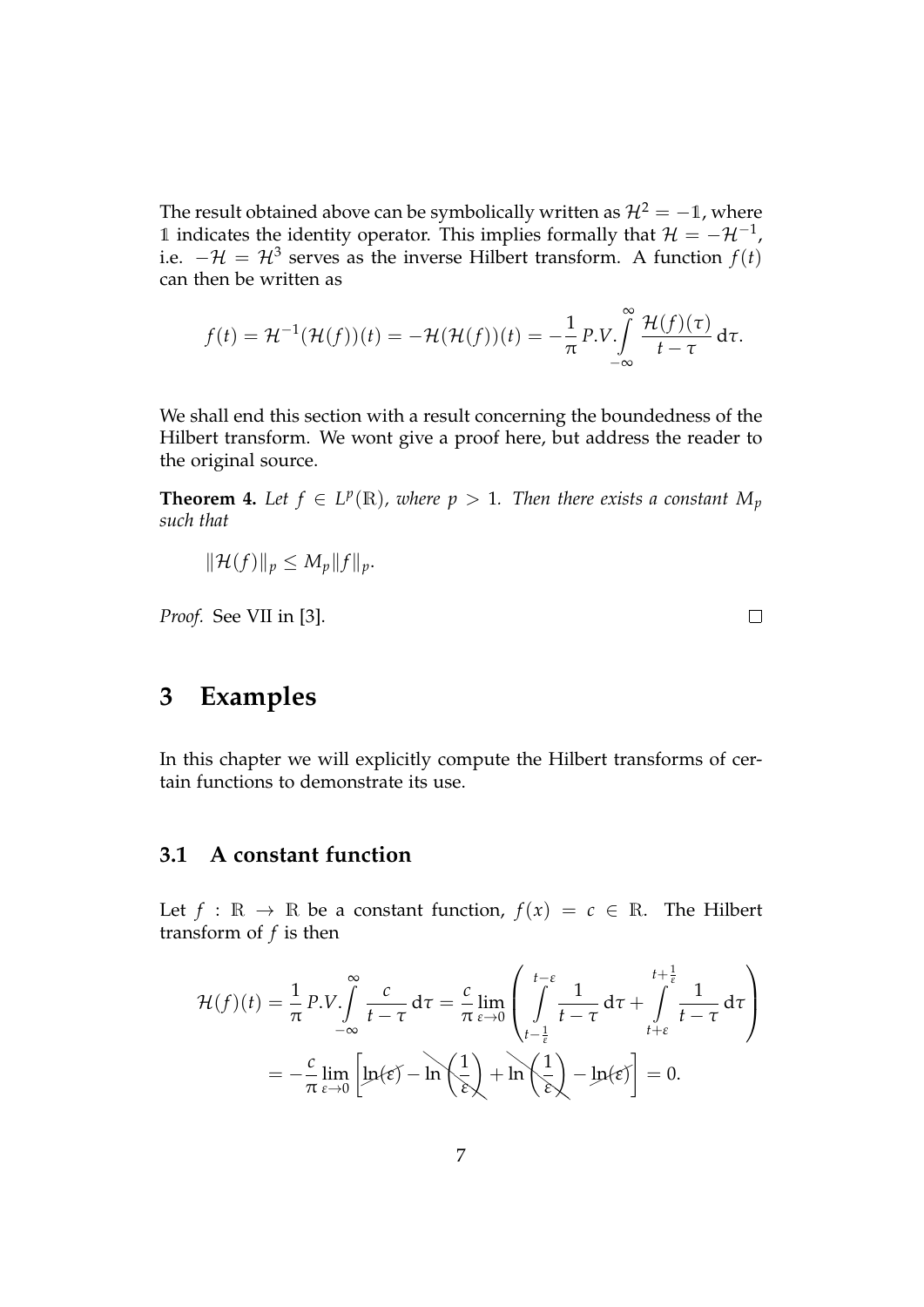Note that here we had to deal with two kinds of singularities: the one due to the pole at  $\tau = t$  and the one coming from the integral diverging at ±∞. Since this calculation holds for any *t* ∈ R, we conclude that the Hilbert transform of a constant function vanishes.

#### **3.2 The Dirac delta function**

In this section we look into the Hilbert transform of the Dirac delta function  $\delta(x)$ . This is a little delicate issue, since the Dirac delta function is not really a function in the traditional sense; it should be rather considered as a distribution or a measure.<sup>2</sup> Therefore it is not obvious at first sight that our earlier-presented techniques are compatible at all with this creature. This is why the presentation given below should be thought of as an outline of a more rigorous procedure, which is left outside the scope of this work.

We start by noting that according to Theorem 2, the Hilbert transform of *δ* is (assuming that it exists) given by

$$
\mathcal{H}(\delta)(t) = -i\mathcal{F}^{-1}\left(\text{sgn}(\xi)\mathcal{F}(\delta)(\xi)\right)(t). \tag{4}
$$

So the only thing we actually need to know about the Dirac delta function is its Fourier transform, which is well known to be (see e.g. [4])

$$
\mathcal{F}(\delta)(\xi) = \int_{-\infty}^{\infty} \delta(x) e^{-2\pi i x \xi} dx = 1.
$$

Substituting this into equation (4) gives

$$
\mathcal{H}(\delta)(t) = -i\mathcal{F}^{-1}\left(\text{sgn}(\xi)\right)(t),\tag{5}
$$

so we are done if we are just able to find the inverse Fourier transform of the signum function.

We could just calculate this explicitly; there are standard techniques to do this. However, we can use a result obtained in the proof of Theorem 2, namely equation (3), which states that the Fourier transform of  $\frac{1}{x}$  is

 $^2$ Intuitively one can think of the Dirac delta function as a point mass in the origin; its value is zero everywhere except at the origin where it is infinite.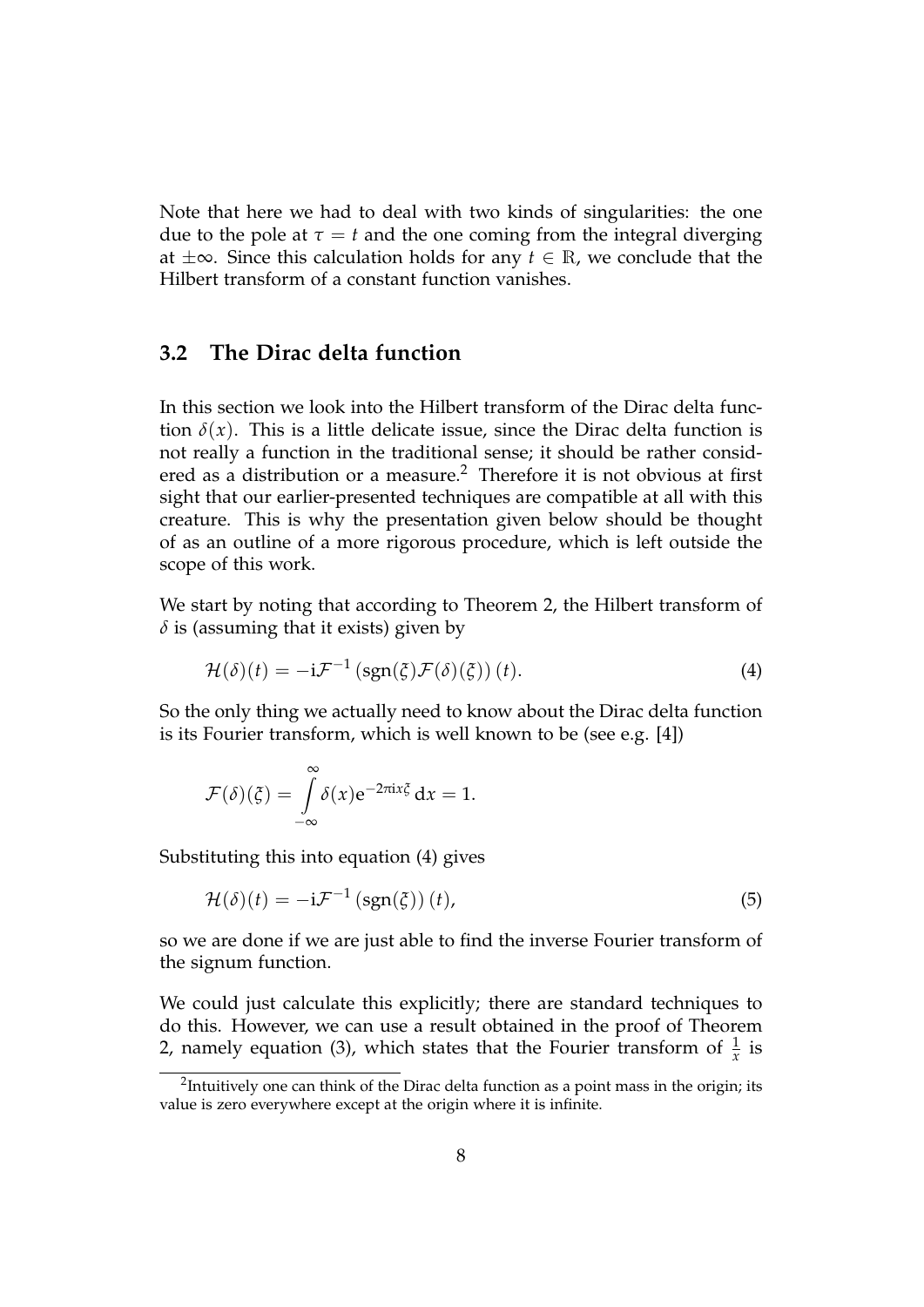$-i\pi sgn(\zeta)$ . Taking the inverse Fourier transform and using its linearity in equation (3) gives us

$$
\mathcal{F}^{-1}\left(\text{sgn}(\xi)\right)(t) = -\frac{1}{i\pi t}.
$$

This together with equation (5) gives us the Hilbert transform of the Dirac delta function:

$$
\mathcal{H}(\delta)(t)=\frac{1}{\pi t}.
$$

## **3.3 A Gaussian function**

We shall end this section by calculating the Hilbert transform of a Gaussian function. So let  $f : \mathbb{R} \to \mathbb{R}$ ,  $f(x) = e^{-\alpha x^2}$ , where  $\alpha \in \mathbb{R}$ ,  $\alpha > 0$ . Using again Theorem 2 we know that the Hilbert transform of *f* is given by

$$
\mathcal{H}(f)(t) = -i\mathcal{F}^{-1}\left(\text{sgn}(\xi)\mathcal{F}\left(e^{-\alpha x^2}\right)(\xi)\right)(t). \tag{6}
$$

The Fourier transform of a Gaussian function is just another Gaussian, in our conventions

$$
\mathcal{F}\left(e^{-\alpha x^2}\right)(\xi) = \sqrt{\frac{\pi}{\alpha}} e^{-\frac{\pi^2 \xi^2}{\alpha}}.
$$

Hence equation (6) becomes

$$
\mathcal{H}(f)(t) = -i\sqrt{\frac{\pi}{\alpha}} \mathcal{F}^{-1}\left(\text{sgn}(\xi)e^{-\frac{\pi^2\xi^2}{\alpha}}\right)(t). \tag{7}
$$

The inverse Fourier transform above is

$$
\mathcal{F}^{-1}\left(\text{sgn}(\xi)e^{-\frac{\pi^2\xi^2}{\alpha}}\right)(t) = \int_{-\infty}^{\infty}\text{sgn}(\xi)e^{-\frac{\pi^2\xi^2}{\alpha}}e^{2\pi i\xi t}d\xi
$$

$$
= \int_{-\infty}^{\infty}\text{sgn}(\xi)e^{-\frac{\pi^2\xi^2}{\alpha}}\left[\cos(2\pi\xi t) + i\sin(2\pi\xi t)\right]d\xi
$$

$$
= \int_{-\infty}^{\infty}\text{sgn}(\xi)e^{-\frac{\pi^2\xi^2}{\alpha}}\cos(2\pi\xi t)d\xi + i\int_{-\infty}^{\infty}\text{sgn}(\xi)e^{-\frac{\pi^2\xi^2}{\alpha}}\sin(2\pi\xi t)d\xi.
$$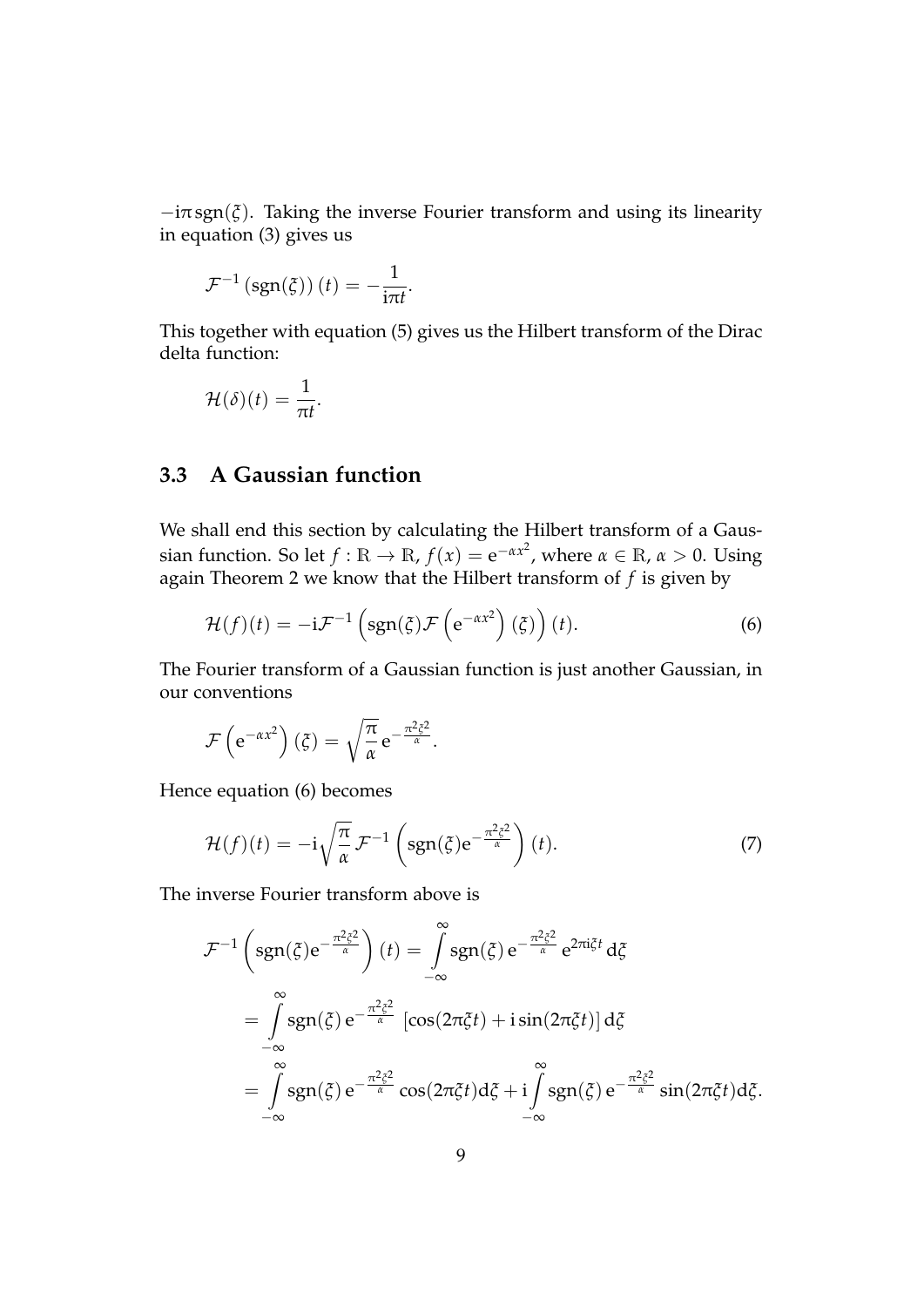In order to simplify the above expression we note that signum and sine are odd functions, while cosine is even. The first integral has thus an odd integrand, and it vanishes. The second integrand is even, and we can perform the integration over the positive real numbers and multiply the result by two to obtain the same result. All in all we obtain

$$
\mathcal{F}^{-1}\left(\text{sgn}(\xi)e^{-\frac{\pi^2\xi^2}{\alpha}}\right)(t) = 2i\int\limits_0^\infty e^{-\frac{\pi^2\xi^2}{\alpha}}\sin(2\pi\xi t)d\xi,
$$

where we have abandoned the signum function since it no longer plays any role. If we further introduce a change of variables  $\eta = \frac{\pi \zeta}{\sqrt{\lambda}}$ <del>μ</del> our result becomes

$$
\mathcal{F}^{-1}\left(\text{sgn}(\xi)e^{-\frac{\pi^2\xi^2}{\alpha}}\right)(t) = \frac{\mathrm{i}2\sqrt{\alpha}}{\pi}\int\limits_{0}^{\infty} e^{-\eta^2}\sin(2\sqrt{\alpha}t\eta)\,\mathrm{d}\eta. \tag{8}
$$

To this end we can use the relation

$$
\int_{0}^{\infty} e^{-u^{2}} \sin(2xu) du = D(x),
$$

where  $D(x)$  is the so-called *Dawson's integral* defined by

$$
D(x) \doteq e^{-x^2} \int\limits_0^x e^{u^2} du,
$$

also called the *Dawson's function* [5]. This allows us to write the inverse Fourier transform (8) as

$$
\mathcal{F}^{-1}\left(\text{sgn}(\xi)e^{-\frac{\pi^2\xi^2}{\alpha}}\right)(t) = \frac{\mathrm{i}2\sqrt{\alpha}}{\pi}D(\sqrt{\alpha}t)
$$

which together with equation (7) gives us the Hilbert transform of our Gaussian function:

$$
\mathcal{H}(f)(t) = \frac{2}{\sqrt{\pi}} D(\sqrt{\alpha}t).
$$

This final result can just as well be given in terms of the *error function* erf defined by

$$
erf(x) = \frac{2}{\sqrt{\pi}} \int_{0}^{x} e^{-s^2} ds,
$$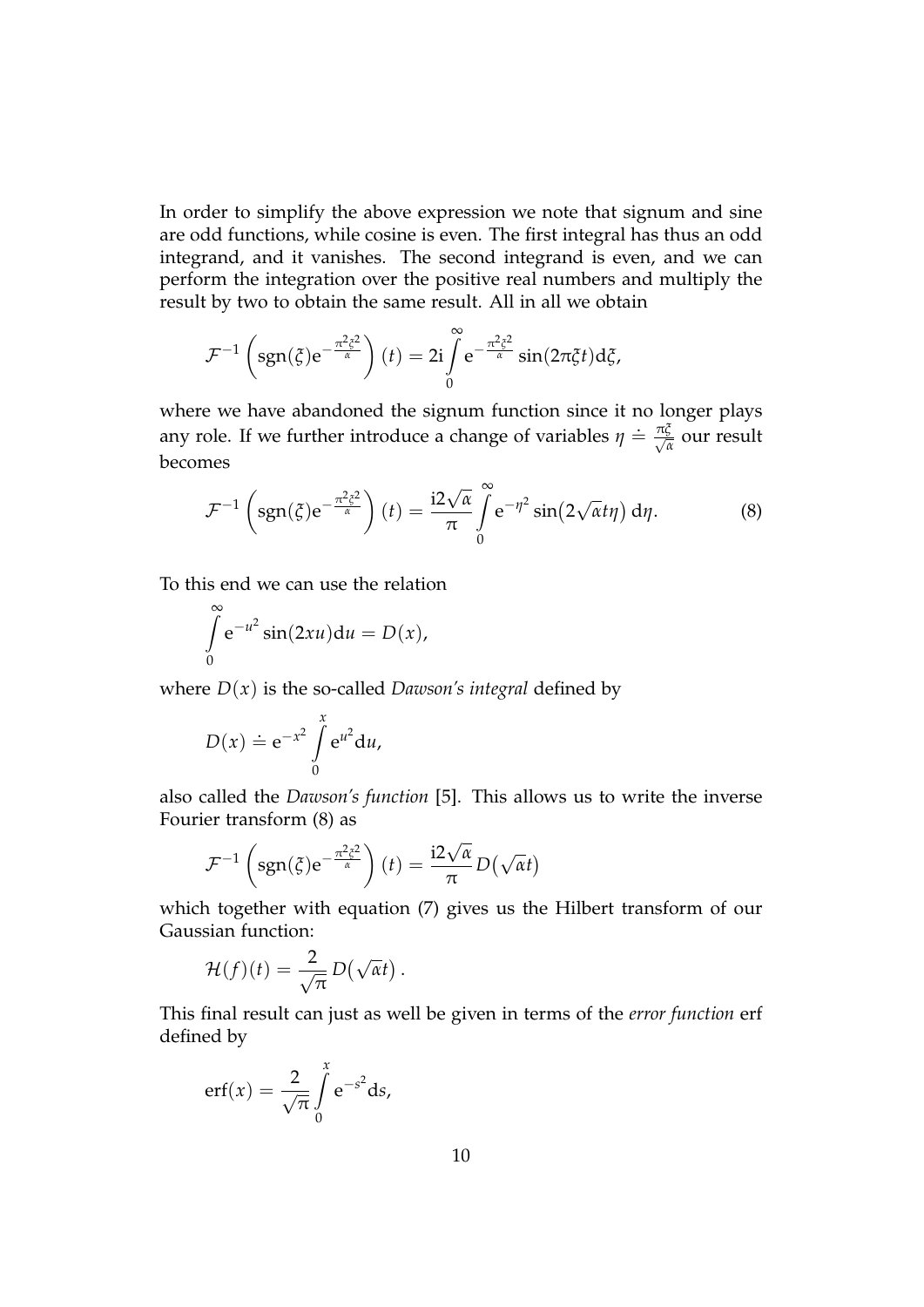yielding

$$
\mathcal{H}(f)(t) = -ie^{-\alpha x^2} \operatorname{erf} (i\sqrt{\alpha}t).
$$

Yet another form can be attained using *Kummer's confluent hypergeometric functions*, see [1] for further details.